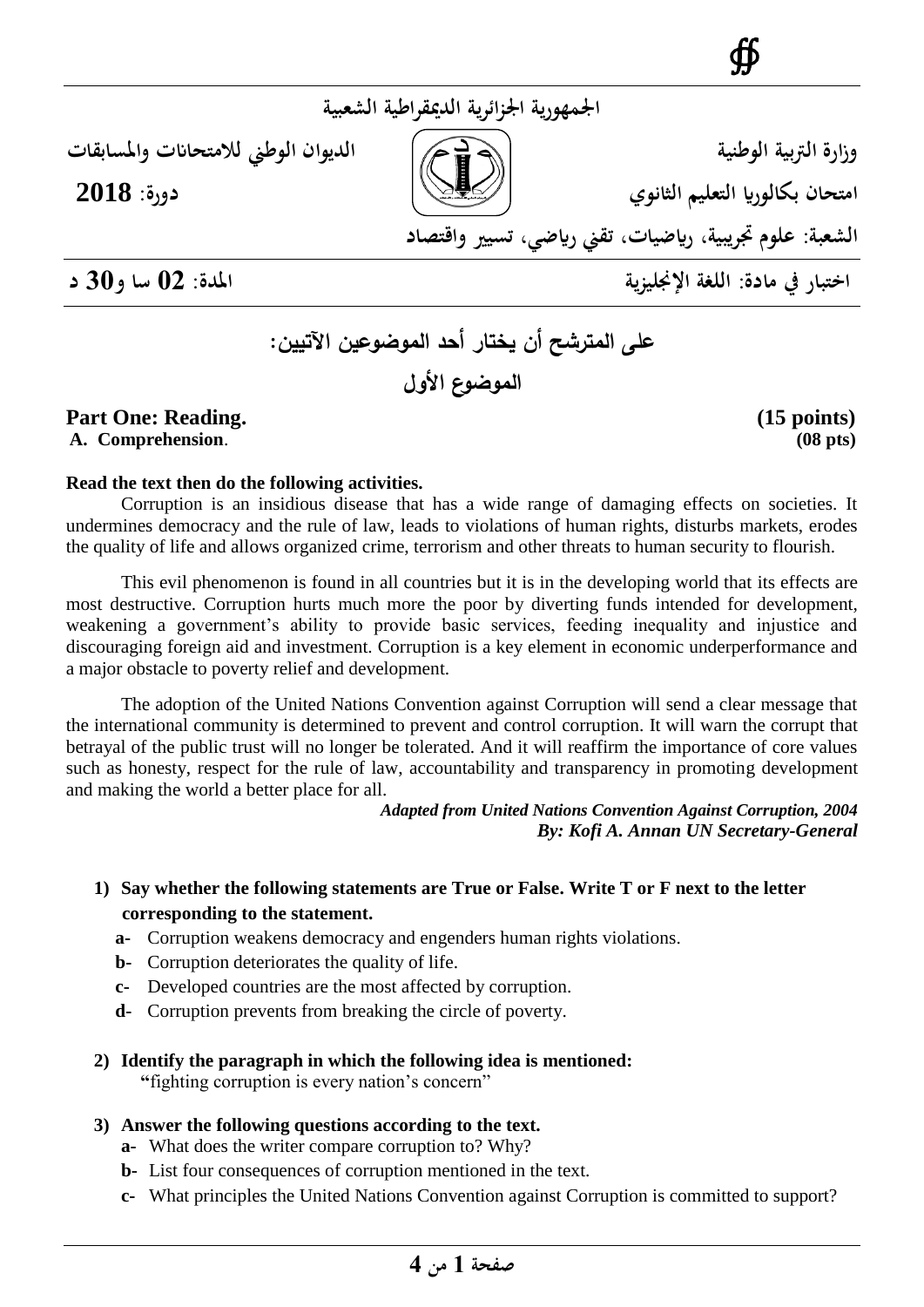

**اختبار يف مادة: اللغة اإلجنليزية /الشعبة: علوم جتريبية، رايضيات، تقين رايضي، تسيري واقتصاد / بكالوراي 8102**

**4) Write the letter that corresponds to the right answer. The text is: a**- narrative **b**- expository **c**- prescriptive **d**- argumentative

#### **B. Text Exploration. (07 pts)**

- **1) Find in the text words or phrases that are closest in meaning to the following: a-** gradually destroys  $(\S 1) = ...$  **b**- harms  $(\S 2) = ...$  **c**- confidence  $(\S 3) = ...$
- **2) Divide the following words into roots and affixes.** international - underperformance - inequality

| prefix | root | suffix |  |
|--------|------|--------|--|
|        |      |        |  |

#### **3) Give the correct form of the verbs in brackets.**

- **a-** It's high time the United Nations **(redouble)** efforts to fight corruption.
- **b-** I wish all countries **(contribute)** in the fight against corruption soon.
- **c-** Provided that all countries **(be)** committed to fight corruption, the world **(become)** a better place to live in.

#### **4) Reorder the following sentences to get a coherent paragraph.**

- **a-** Usually, we think about these issues
- **b-** because we find ourselves faced with a hard decision.
- **c-** but they are simply attempts to settle issues that we all think about.
- **d-** Some ethical theories seem complicated,

### Part Two: Written Expression. (05 points)

### **Choose ONE of the following topics.**

#### **Topic One:**

Most people think that corruption is limited to bribery. However, this latter takes many other forms. Write an article of about 80 to 100 words to your school magazine to inform your schoolmates about the different unethical practices.

The following notes may help you:

- hiding income not paying taxes
- embezzlement nepotism
- child exploitation -working long hours / underpaid
- counterfeiting fraud

#### **Topic Two:**

You have noticed that advertisements influence people's choices and spending habits. Write a web article of about 80 to 100 words on the negative impact of advertisements on teenagers giving them pieces of advice.

**انتهى الموضوع األول**

∯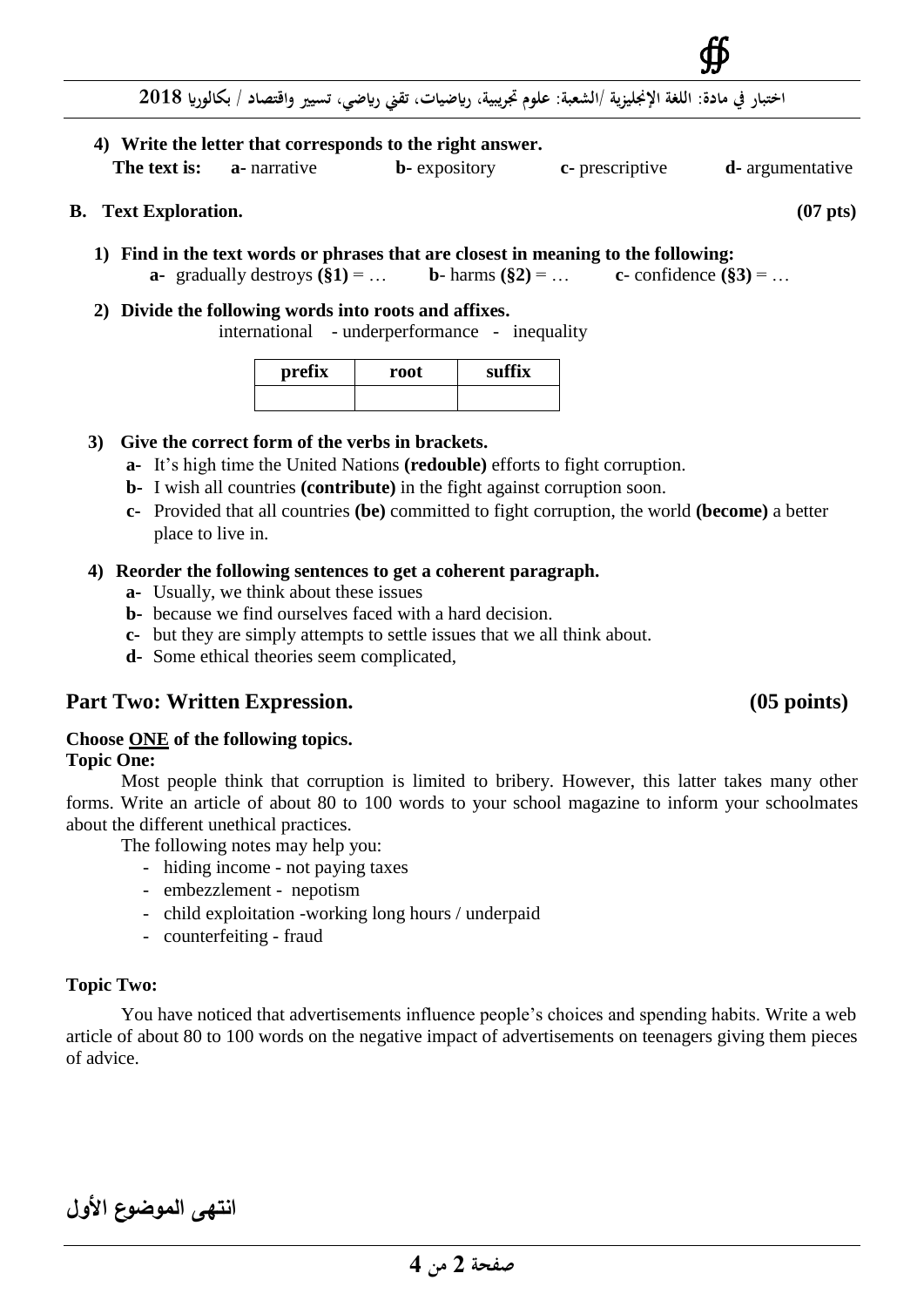# **الموضوع الثاني**

#### Part One: Reading (15 **points)** (15 **points**) **A. Comprehension (08 pts)**

∯

#### **Read the text carefully then do the following activities.**

 Advertisers spend billions of dollars a year worldwide encouraging and manipulating people into a consumer lifestyle with devastating impacts on the environment. Advertising exploits individual insecurity, creates false needs and offers counterfeit solutions. Children are particularly vulnerable to this sort of manipulation.

 Children are increasingly becoming the target of advertising because of the money they spend **themselves**, the influence they have on their parents spending and because of the money they will spend when they grow up. Marketing used to concentrate on sweets and toys; it now includes clothes, shoes, fast foods, sports equipment and computer products.

 Therefore, marketing to children should be carefully restricted. In particular, Internet and TV adverts should be banned. Such advertising favours the cost of these services rather than **that** of children's values, health and integrity. The future of the planet will be at stake if we allow advertisers to turn children into hyper consumers.

> *Adapted from S. Beder, 'A Community View' 1998, pp. 101-111*

**1) Say whether the following statements are true or false? Write T or F next to the letter corresponding to the statement.**

**a-** Huge sums of money are spent on advertising.

**b-** Advertising targets children only.

**c-** Modern marketing focuses on sweets and toys.

**d-** Adverts have harmful effects on children.

#### **2) Identify the paragraph in which the following ideas are mentioned.**

**a-** we ought to stop TV and Internet ads for kids.

**b-** the influence of ads on people's lives leads to environmental degradation.

#### **3) Answer the following questions according to the text.**

**a-** Are today's advertising methods ethical?

**b-** Why does advertising target children? State two reasons.

**c-** Do you agree with the writer's conclusion, "The future ... hyper consumers."? Justify.

#### **4) Find who or what the underlined words in the text refer to.**

 **a-**themselves §2 **b-**that §3